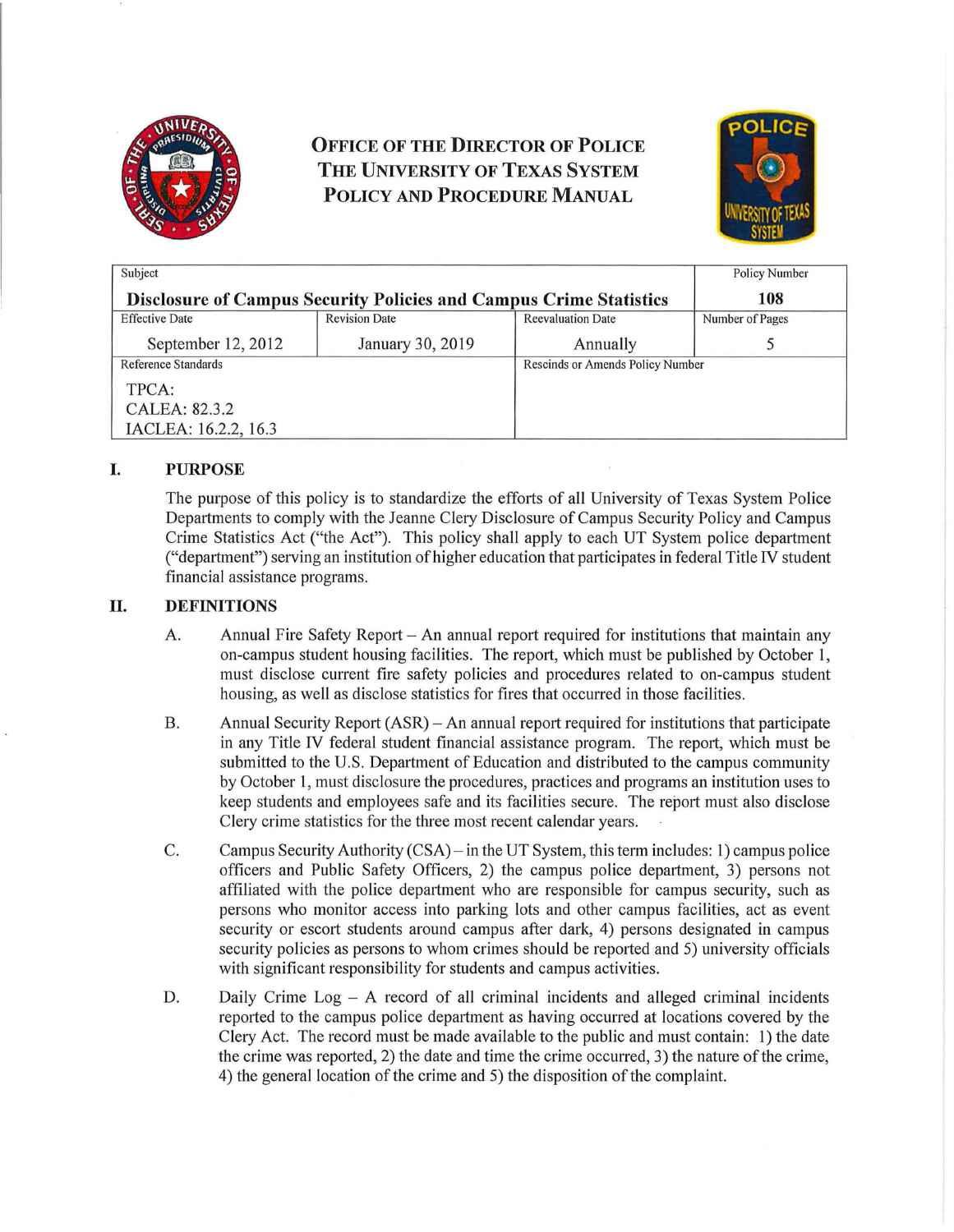### **III. POLICY**

## **A. Annual Requirements**

- 1. Each department must work in concert with the other offices at its respective institution that are responsible for contributing the data, policy statements or training necessary to comply with the Act and produce the Annual Security Report (ASR).
- 2. If applicable, each department must complete its assigned portion of the ASR in time for the institution to meet the October 1 deadline for filing the ASR with the U.S. Department of Education.
- 3. If applicable, each department must work in concert with the other offices at its respective institution to ensure that the ASR is distributed to all current and prospective students and current employees by the October 1 deadline, and to all job applicants upon their request.

### **B. Standard Operating Procedure**

- 1. Each institution's police department has a unique role in its institution's overall compliance with the Act, so all departments to which this policy applies must develop a standard operating procedure for assisting their institutions with the compilation and dissemination of Clery statistics and the ASR.
- 2. The SOP should identify the positions within the department responsible for compliance with the Act.
- 3. The SOP should address the depatiment's role, if any, with regard to:

a) The collection, classification and counting of crime reports and statistics, and the submission of those statistics to the Depatiment of Education.

(1) This should include the collection of anonymous reports through non-police Campus Security Authorities (CSAs), hotlines, and online submissions, etc.

(2) Statistics should include (see the Uniform Crime Repoti and National Incident-Based Reporting System for definitions):

- (a) Murder/Non-Negligent Manslaughter
- (b) Negligent Manslaughter
- (c) Forcible/Non-forcible sex offenses
- (d) Robbery
- (e) Aggravated Assault
- (f) Burglary
- (g) Motor Vehicle Theft
- (h) Arson
- (i) Hate crimes related to:
	- (i) The crimes listed in  $(a) (h)$  immediately above
	- (ii) Larceny-theft
	- (iii) Simple Assault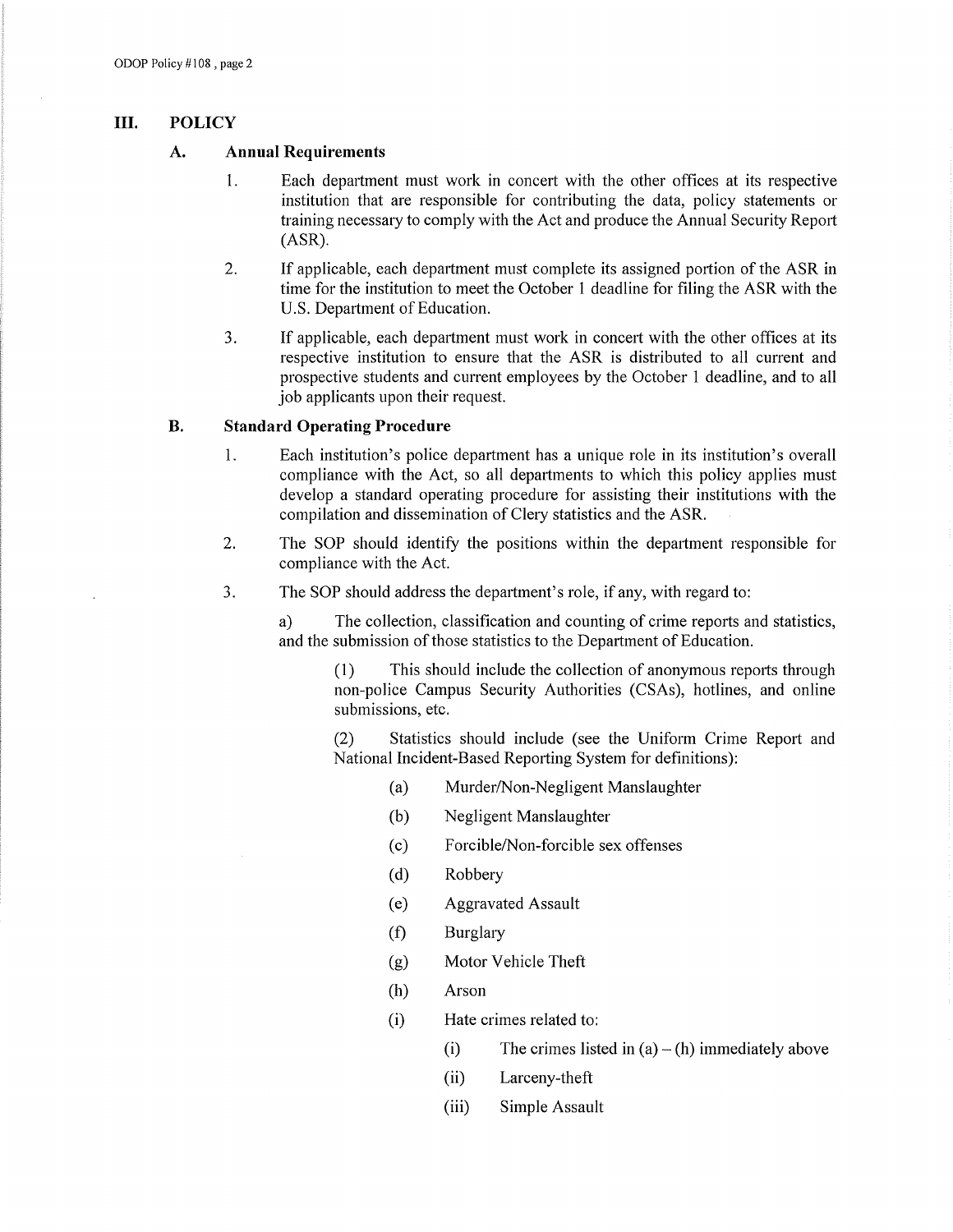- (iv) Intimidation
- $(v)$  Destruction/damage or vandalism of property
- (j) Arrests and referrals for disciplinary action related to:
	- (i) Liquor law violations
	- (ii) Drug law violations
	- (iii) Illegal weapon possession
- b) The production and maintenance of a Daily Crime Log
- c) The dissemination of alerts or disclosures, including:
	- (1) Timely warnings
	- (2) Emergency notifications
	- (3) Missing student notifications
- d) The production of the ASR, including policy or procedure statements for:
	- (1) Timely warnings
	- (2) Emergency notifications
	- (3) Missing student notification (for institutions with on-campus student housing)
	- (4) Security of and access to campus facilities
	- (5) Security considerations used in the maintenance of campus facilities
	- (6) The law enforcement authority of campus police and security personnel
	- (7) The prompt and accurate reporting of crime (including voluntary, confidential reporting) by:
		- (a) Students, staff, faculty and visitors
		- $(b)$  CSAs
		- (c) Pastoral and professional counselors, when appropriate
	- (8) Security awareness and crime prevention programs
	- (9) Monitoring and recording of crimes by students at certain offcampus locations
	- (10) Drug and alcohol
		- (a) possession
		- $(b)$  use
		- (c) sale
		- (d) enforcement
		- (e) education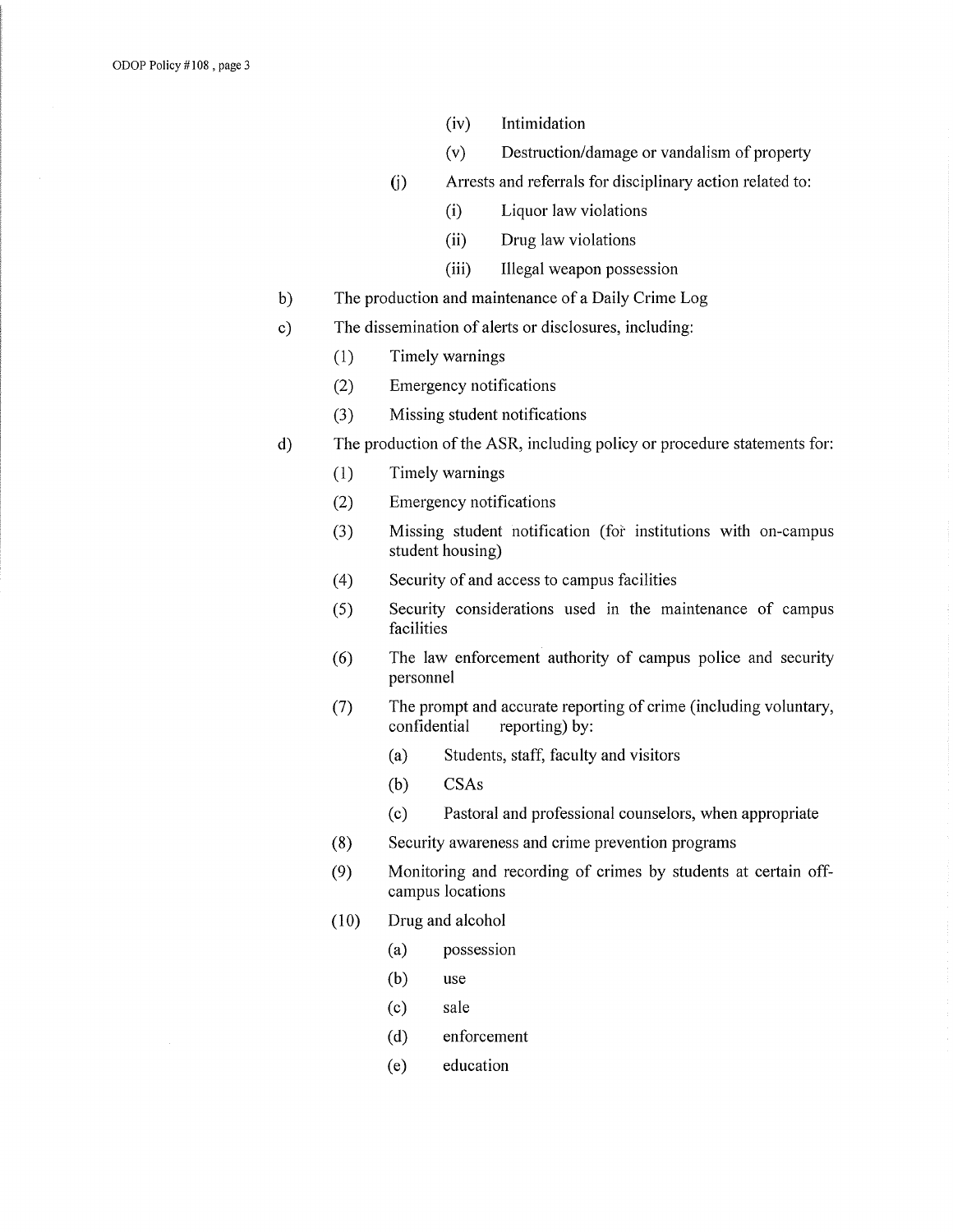- (11) Sexual Offenses
	- (a) Education
	- (b) Notification
	- (c) Campus disciplinary action
	- (d) Sanctions
	- (e) Registered sex offenders
- (12) Disclosing student disciplinary hearing results
- (13) Emergency response and evacuation procedures
- e) The production of the annual fire safety report (for institutions with oncampus student housing)

# **C. Additional Requirements**

- 1. Property
	- a) Annually, and more frequently as needed, each department must work with other offices of its institution to update the status of property on and around the campus for which Clery Act statistics and information must be compiled.
	- b) Property shall be identified as:
		- $(1)$  On-campus
		- (2) On-campus student housing facility
		- (3) Non campus
		- (4) Public
- 2. Liaison with local law enforcement
	- a) Annually, and more frequently as needed, the department must correspond with the law enforcement agencies that have jurisdiction over its institution's Clery geography. The department must correspond in order to:
		- (1) Request the appropriate Clery statistics
		- (2) Update other law enforcement agencies on changes to the status of on campus property
- 3. Campus Security Authority training
	- a) Annually, and more frequently as needed, the department shall offer assistance to other offices within its institution regarding the training of CSAs. The training should focus on:
		- $(1)$  identification of CSAs
		- (2) information CSAs should gather on crimes reported to them
		- (3) how a CSA should report crimes and crime statistics to police